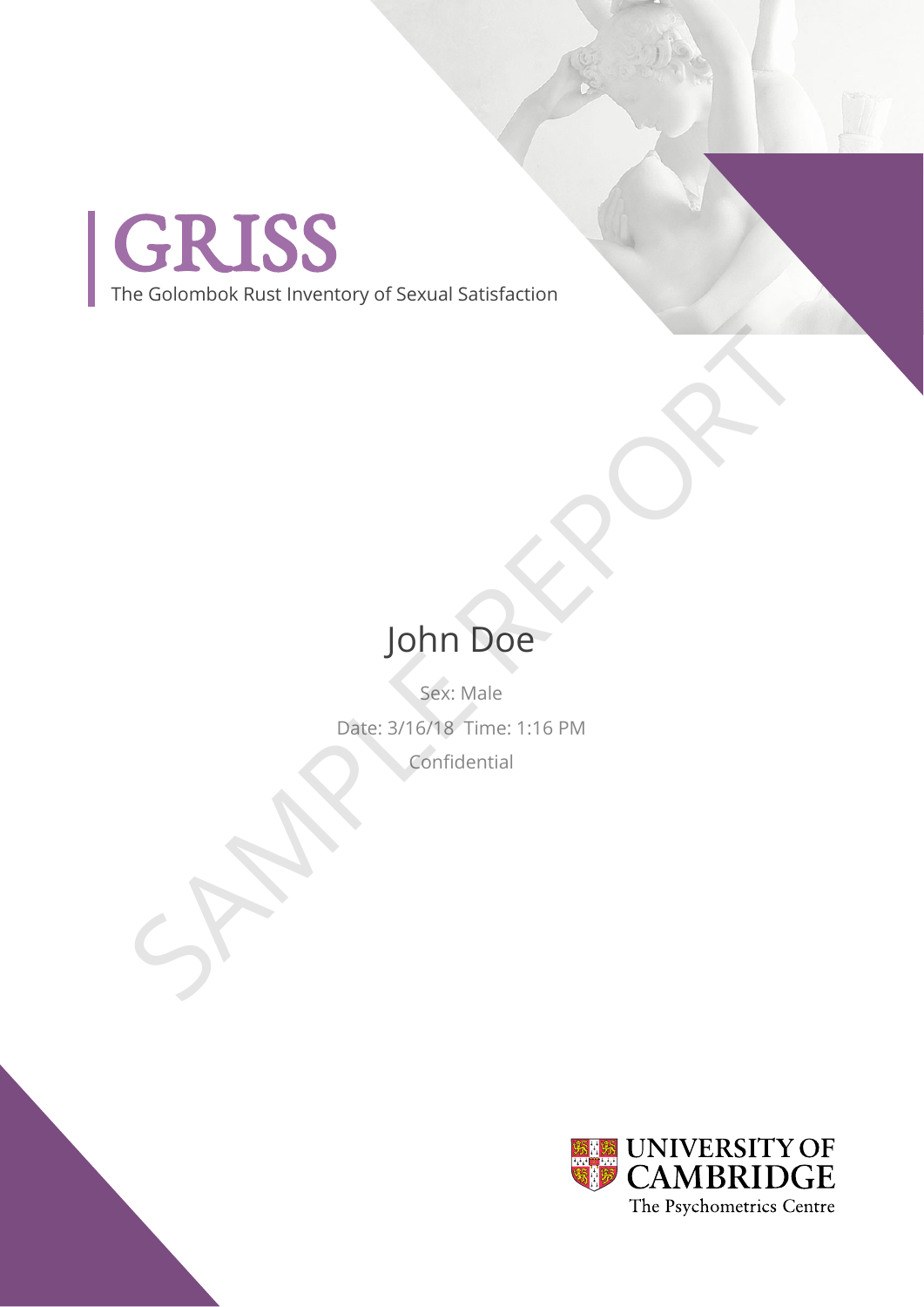### About the report

Standardisation was based on a sample of 88 sex therapy clients from clinics throughout the United Kingdom. A combination of norm referencing and criterion referencing yielded transformed scales that give a good indication of the existence and severity of any problems. Transformations are to a qualitative stanine scale (from 1 - 9), with a score of 5 or above indicating a problem. A further validity study with 127 sex therapy couples at the Sexual Dysfunction Clinic at John Hopkins University showed that the scales discriminated effectively between those who had a diagnosis of a sexual dysfunction and those who did not.



The overall pattern of your answers to the questionnaire indicates that you are experiencing very severe problems in your sexual relationship. If things have not yet reached a stage where your entire relationship is in jeopardy you should seek the advice of a relationship counsellor who may be able to help you and your partner come to term with your difficulties. Or you could consult your doctor.



According to your report you usually experience some difficulty in maintaining an erection when you are having sex with your partner. The situation may be being exacerbated by your uncertainty about being able to perform. If this is the case then you should endeavour to find ways in which to make sex less anxiety provoking, perhaps in the first instance by talking things over with your partner.

#### Premature Ejaculation



Your responses suggest that you have extremely severe premature ejaculation. That is, your inability to hold back ejaculation means that successful sexual intercourse is a rarity if not completely impossible. If you haven't done so already, you should perhaps ask your partner for advice. Also, there may be medical solutions to your problem, so why not discuss this with your doctor?



Your answers show that the level of sensuality in both your physical and sexual relationship with your partner falls just within the average range for men. You should hang on to this and perhaps attempt to improve on the present situation. If any problems ever do arise in your sexual relationship, then a sensuous nature is a good indication that there is likely to be a route to recovery.